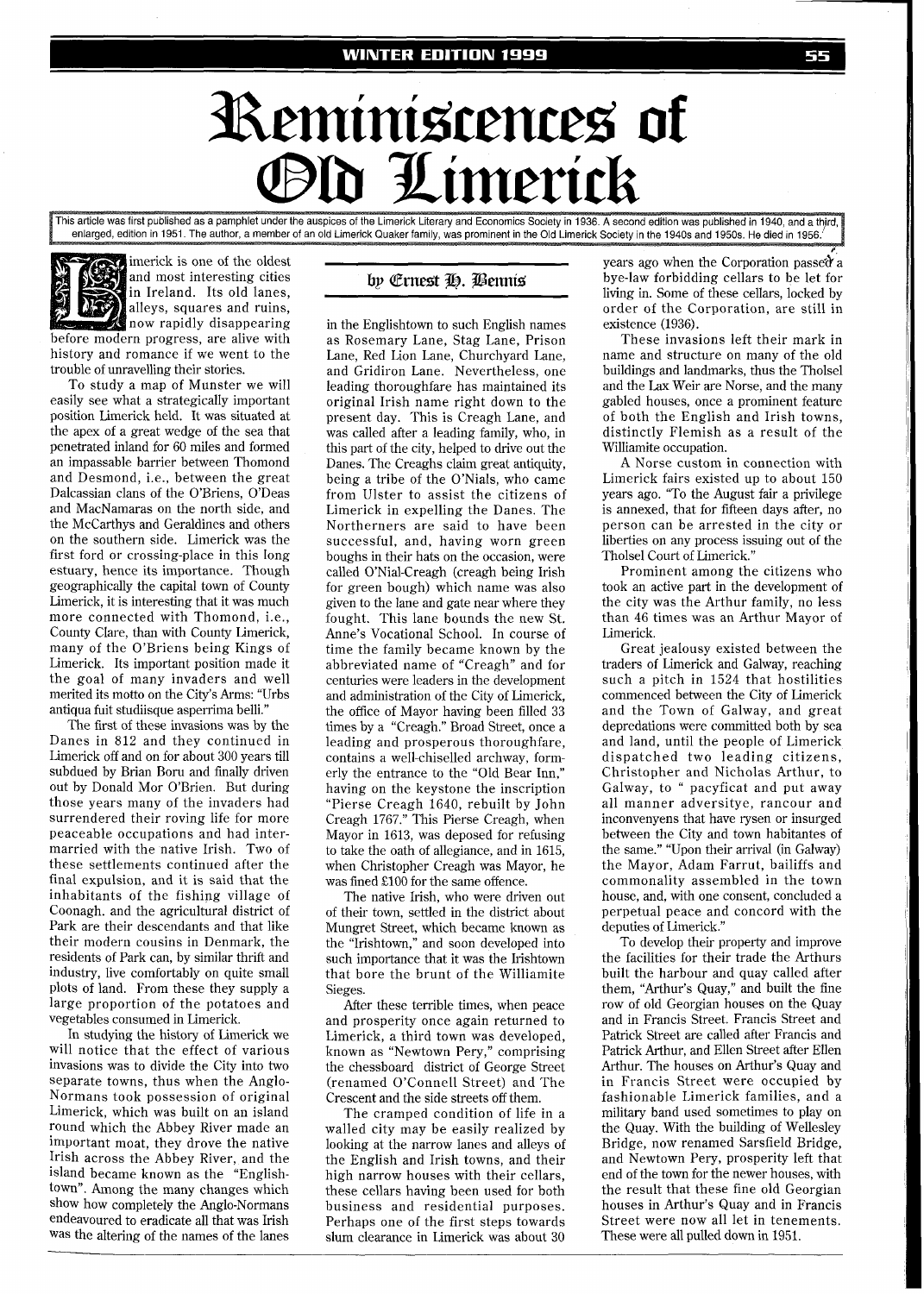Baal's Bridge was the only bridge over the Abbey River, and like many other bridges, had a row of houses built on it. The last of these was occupied by three maiden ladies named Purdon, who never married, because they thought no man good enough for them. This gave rise to the old Limerick proverb "as proud as a Purdon.'

Travelling in those days was both tedious and uncomfortable, as unless by the private vehicle, the mail coach was the only alternative, but it is interesting to see what broad level roads the old coach roads were, such as Limerick to Dublin, to Waterford, to Cork, etc. About 1760 the mail coaches to Dublin were faced with competition, for about this time the Canal to connect Limerick with Dublin was begun, and it was expected that this would be a more attractive form of travel. The boats conveying passengers were called "fly boats," and certainly allowed more room for moving about in, but took three days to do the journey. The old maps prepared showing the various levels from Limerick to Killaloe were practically identical with those prepared more than 100 years later in connection with the Shannon Hydro-Electric Scheme.

It was in anticipation of the expected popularity of this route that the high houses in Clare Street were built, the great house on Canal Bank, nearly opposite the ruined Canal Brewery, was built to be a hotel, as well as one at Robertstown, Co. Kildare, and Portobello Harbour, Dublin. All these anticipations were frustrated by the introduction of railways, which soon put an end to travelling by canal. The last occupant of this house on the canal at Limerick was named Harold and was of Danish descent.

In medieval Limerick, commerce, industry, and finance were well catered for, and many present day problems, social amenities, industrial developments, etc., were undertaken, and undertaken successfully by enterprising citizens (without any government help) not afraid of being dubbed eccentric, but possessed of initiative and indomitable perseverance. Finance must always hold an important place in any community, and so did private bankers in the years prior to the joint stock banks. Maunsells, Roches, Bruce, etc., are names still remembered. The great houses known as "Bank Place" are so called, not because they are built on the bank of the Abbey River, but because they were the headquarters of Hedges, Maunsell & Co., one of Limerick's leading banks, and even now curio collectors treasure some of the notes issued by this firm. But, as well as being successful in their business, the Maunsell family had a high sense of their responsibility to their less fortunate fellow-citizens, and readily gave time and money to such useful institutions as the House of Industry and the Savings Bank.

Roche's Bank at 96 George Street, and the celebrated Hanging Gardens which William Roche erected in 1808 are described in most guide books of

Limerick. Bruce had his bank at 6 Rutland Street at a time when that street was one of the most prosperous business streets in the city, and which house is still conspicuous by what must have been one of the finest hall doors in Limerick. He had only one leg, the other was an iron stump, and to help himself about he carried a thick blackthorn. It is told of him that when any of his clients, unable to meet payments for money advanced to them, begged of him clemency he would put out his iron stump and whack it with his blackthorn, saying "That is the softest part of me," not much encouragement for defaulters. In his old age he was able to buy Hermitage at Castleconnell for £5,000, and spent his last years in that beautiful spot.

His house in Rutland Street had an interesting connection with John Bright. When this great British Cabinet Minister, known as "the People's Tribune," was at the height of his power, he came to Castleconnell for a quiet holiday from his arduous duties. But even in such a secluded spot he could not be left at peace, for while there a Cabinet Crisis developed and some local gentlemen supporters of his party persuaded him to meet them in Limerick for a private consultation; it was in a room in Bruce's Bank that the meeting took place. A youth of about eighteen happened to be in Limerick at the time, who was a great admirer of John Bright, and was most anxious to meet him. Though refused again and again, nothing daunted, he persevered till he was given permission to be in the same room with the great man. This young man was the late T. P. O'Connor, who sat in the House of Commons for the greater period of his long life, and when he died was "Father of the House."

John Bright, accompanied by his friend, George Peabody, the millionaire philanthropist, came more than once for a fishing holiday to Castleconnell. One morning they went to try their luck at Killaloe, and took a boat and man for the day on Lough Derg. Not knowing how much they were to pay when they returned, there happened to be an R.I.C. on the landing place whom they asked. He told them 7/6 was the legal fare, so Peabody handed the boatman three halfcrowns. The boatman held out his hand with the half-crowns in it, and assuming the quizzical look that only an Irishman can, in a good broad accent remarked "Begorra they calls ye Misther Paybody, but I say ye're Misther Pay nobody.

Flour milling and the corn trade has always been Limerick's leading industry. Many an engineer and scientist has spent time and money on seeking a device for harnessing the infinite power in the rise and fall of the tides. Yet, as far back as 1672, a mill was built on Curraghgour rocks, in the middle of the river, worked by the rise and fall of tides. I have no record as to who the original owner of this mill was, but, about 1840, it was owned by "Fisher & Quinlivan" Uames Fisher and

Larry Quinlivan) and a contemporary describes it as "a splendid mill with great waterpower." That it did a prosperous business can be gauged from the fact that once Larry Quinlivan was Mayor of Limerick, at a time when, to occupy the civic chair, a man had to be in a big way of business. Unfortunately the mill was burnt down about 1850 and never re-built. Quinlivan continued in the corn business in Upper William Street, and Fisher yent to Dublin, where he became Secretary of the Patriotic Insurance Company, one of Ireland's oldest Insurance Companies. Under his guidance it prospered, and though still doing so, is now owned by one of the great English Insurance combines. James Fisher's father was Joseph Fisher, of Richmond, whose death in June, 1830, is thus referred to in the *Limerick Chronicle:* 'We are concerned to announce the death of Joseph Fisher, Esq., at his seat, Richmond, near this city, after a very few days' illness. Mr. Fisher was many years a principal of one of the first mercantile houses in Limerick, and universally esteemed as a man of strict probity. He was a Director of the Irish Provincial Bank in this city, and Treasurer to the Wellesley Bridge Commissioners and the County Infirmary." It should be of interest to Limerick people to know that Gerald Griffin, the poet, generally submitted his articles to Mrs. Fisher at Richmond for her revision and approval before publishing them. The "mercantile house" referred to in the *Chronicle* was the very old established corn business of "Fisher, Mark & Fisher" in Francis Street. In 1786 Joseph Massy Harvey, a young man from Cork, came as assistant to this business, and in due time married Miss Mark, and eventually took over the business, which prospered under his ownership. "They (Harveys) built and lived in a fine house called 'Summerville,' in a country road called Summerville Avenue, but so influential were the Harveys that most people called it Harvey's Avenue."

Joseph Massy Harvey was pioneer in importing baulks of timber and sawing them into planks. This he did between where the Imperial Bakery and McBirneys (now Roches Stores) now are. The vessels discharged the timber into the river and by means of horses the baulks were drawn up an inclined platform into the yard. The business was later taken over by Francis Spaight & Sons.

Joseph M. Harvey had the Irish characteristic of always answering a question by asking another. In those days the mails came by coach to the recently opened Post Office in Rutland Street (the building now used as the Custom House), where the letters had to be called for. The time of the coach's arrival was not as certain as that of mail trains. One day a citizen met Joseph Hawey coming from the Post Office, and thought now he would surely get an answer out of him, so he asked the direct question: "Is the Dublin mail in?" " Is thee expecting a letter?" came the quick reply, and though there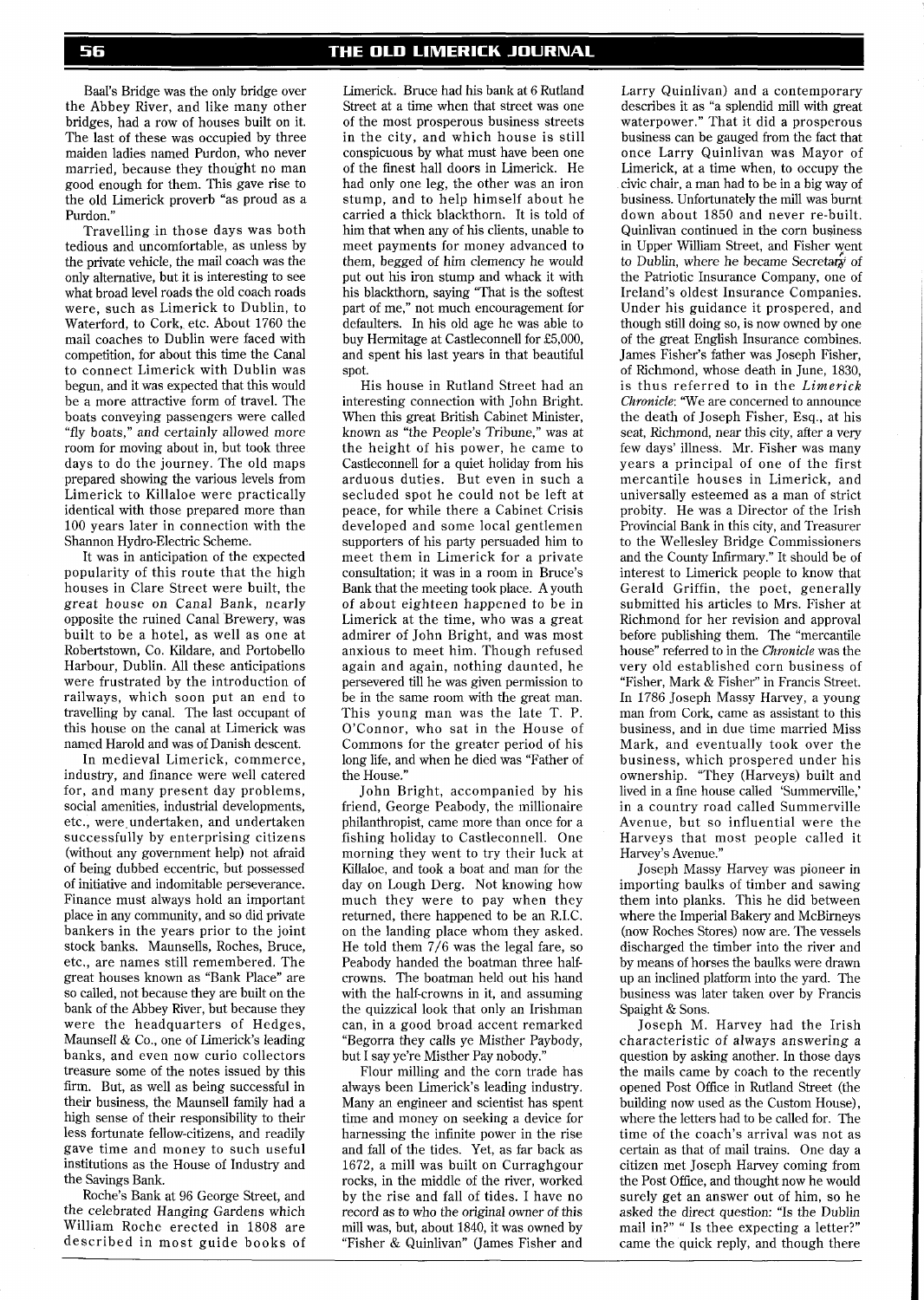have been no Harveys in Limerick for many years, old citizens still associate their name with this incident. Joseph Harvey's eldest son, Reuben, took from Robert Maunsell the splendid cut stone flour mill at Plassy and went to live there with the idea of being well removed from his workmen, who were to live in Limerick, and to come to and from the mill every day in a launch. This arrangement soon came to grief as the time taken travelling was so long that the workmen insisted on being paid for it, but Reuben Harvey would only pay for the time they were in the mill, with the result that the mill soon closed, and with the exception of a very short time when worked by J. N. Russell & Sons, has remained closed ever since. This, I think, is the first instance of "a strike" in Limerick. His store and offices were in Francis Street, and as this was long before telegraphs or telephones, he communicated between the two places by means of carrier pigeons. The old pigeon house is still to be seen in the yard at Francis Street.

The youngest son, William Henry Hawey, M.D., F.R.S., who was born in 1811, became Professor at Trinity College, Dublin, "and author, traveller, and botanist of world wide fame in his own line, especially seaweeds."

The old mill in Francis Street is still one of Limerick's prosperous industries in the enterprising hands of Messrs. Martin McGuire, Ltd., the present proprietors.

Passing along Upper William Street there is an archway bearing the name of "Pike Bow." This is called after James Martin Pike, another prosperous corn merchant, who had his store and residence inside this Bow. The family left Limerick for Dublin in 1803 and made the journey by coach. On arrival in Dublin, when driving along High Street (near Christ Church Cathedral) they felt a bump and were informed that they had driven over the body of Lord Justice Kilwarden, who had just been assassinated in connection with the Emmet Rising.

As well as the city mills, throughout the surrounding country on every small river or good-sized stream, there stood small country mills worked by water power. Situated in a lovely glen called Ballycorney, at the foot of the Broadford Mountains, was one of these mills owned by William Bennis. Unfortunately, raiders and gangsters were common at that time. Terryalts and Whiteboys used to go around at night raiding and robbing. "Whiteboys" were so called because they wore white nightshirts over their clothes to frighten the superstitious people and as a means of recognising each other in the dark. One Friday, at midnight, they broke into Ballycorney House to steal the week's wages of his men, and in the scuffle which



**Mrs. Lydia Fisher of Richmond, to whom Gerald Griffin submitted his articles for revision prior to publication. Painting in the Friends' Historical Library, Dublin.** 

ensued William Bennis was badly stabbed though not fatally. He had to give up the mill, and came to live in 26 William Street, where he lingered for three years. This was the time of the fearful cholera visitation of 1832, when the family used to hear the dead cart going round in the mornings calling out "any dead here, any dead here," and taking the dead away to be buried in a great pit with quick lime, at Corbally. After William Bennis's death seven Whiteboys were brought to justice, but at the trial Mrs. Bennis, the principal witness, refused to state which man had stabbed her husband, as she knew that if she identified the guilty one he would be hung, and as she did not approve of capital punishment, would only state that they all took part in the raid. They were all sentenced to transportation to Botany Bay, Australia, a punishment even worse than present day penal servitude. A few years ago the grandson of one of these transportees, a useful and prosperous citizen of Australia, came to Limerick to look up the home of his ancestors.

Another miller, or rather mill manager, named Davis, came a stranger to Limerick. A couple of his friends one day offered to show him round the old parts of the town. Passing along Pump Lane, in the Englishtown, they saw a small crowd, the cause of which Davis discovered to be a

man lying on his back with an amazon kneeling on his chest and pounding him for all she was worth. Horrified, Davis pushed forward and remonstrated with her, when a voice came from the prostrate man, "If you don't allow us to settle our family affairs in our own way, I'll change places with you." Davis did not accept the offer.

For several generations members of the Alexander family were prominent in Limerick in both business and philanthropic pursuits. A young man, Edward Alexander, from Moate (Offaly), opened a shop in one of the tall houses on Barrington's Mall, and was succeeded by his son, William, who, as well as the shop, developed a thriving corn business. With shrewd business instinct and foresight, though it caused much laughter and ridicule at the time (1779), he put all his profits into "building houses in the green fields" at the edge of the City, and opened a grocery and ship's chandlery business in premises that soon formed the corner of George Street and William Street, and for very many years this centre of the City was known as "Alexander Brothers' Corner." Business flourished with them and attracted another Limerick citizen to open a shop at the opposite corner. This was Joshua Hill, known from his autocratic commanding manner as the Great Commander. Once a hand-bill

was posted on Hill's premises, which displeased him mightily, and resulted in the following lampoon:-

*"Post no bills on Joshua Hills, For he's the great Commander, But post them on the opposite side,*  **On Snuffy Alexander.'** 

Besides building up a prosperous business, the Alexanders (there were three brothers) took an active part in the House of Industry, the Savings Bank, Barrington's Hospital, Temperance, Abolition of Slavery and other reforms. Edward Alexander had a keen telepathic instinct. About 1830 he was convinced of an impending disaster, whether it was due to the insanitary or slovenly ways of living or not, after warning the authorities of the need of reforms and failing to impress them, he had posters printed, at his own expense, and posted about the City. But even this failed to rouse the people to improve conditions. Then, in 1832, the City was devastated by the fearful cholera plague already referred to. Some of these posters are still preserved.

On another occasion, when visiting some relatives in the Queen's County, he suddenly felt he should return to Limerick in spite of the persuasion of his friends to finish his visit. After arriving in Limerick,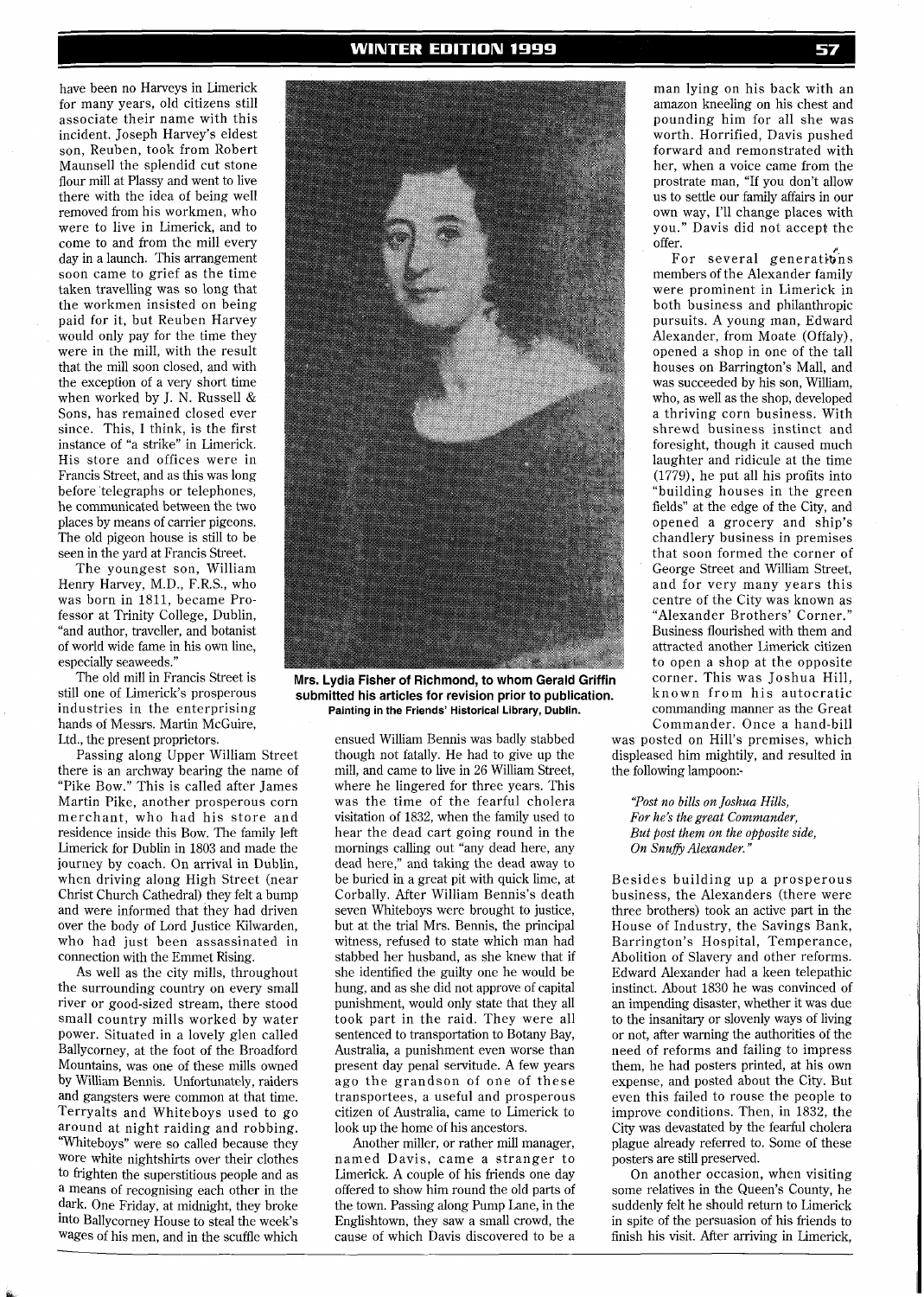he was crossing the Wellesley Bridge (now Sarsfield) on his way home, when he saw a man leaning over the balustrade. He stopped and spoke to him and found that the man was going to commit suicide by jumping into the river. He talked to him of the evil of such a proceeding and persuaded him to return home. The saving of this man's life (who lived for many years after) he felt to be the cause of the sudden premonition to come back to Limerick.

The building of the Wellesley Bridge was finished about 1830. The district that it led into on the Clare side was grassland with scarcely any houses and a landlord who was not inclined to sell his property. The Alexander Brothers, with the same shrewd foresight they had exercised in their business, now applied it to their private affairs. By dint of perseverance they obtained a grant of land about a mile from the bridge, on the Clare side, now known as the North Circular Road, and here they each built a handsome residence. Samuel Alexander built "Evergreen," William built "Bellevue," James built "Beechlawn." As pioneers of suburban residences their example has been followed ever since. I might almost go so far as to say that it paved the way for present day slum clearance.

In those days, when to own a barometer was much more uncommon than nowadays, Samuel Alexander had one at "Evergreen," which he often optimistically referred to, but not so the general public, whose verdict was that "When the 'Evergreen' barometer goes up, it's a sign of rain, and when it goes down, it's a sure sign of rain." Conditions that we often think have not altered very much since.

But, undoubtedly, the greatest public service they took part in was the Famine Relief work of 1848, when several Alexanders joined with other leading citizens in forming Relief Committees, and devoted their time and energies to coping with this awful calamity, and organising the distribution of food, clothes and seeds throughout the large district of which Limerick was the centre. Several English and American sympathisers, besides subscribing liberally to the relief funds, came to Ireland to help at the work of relief. Among these was a young Englishman, William Edward Forster, afterwards Chief Secretary of Ireland. In recent years our hearts have been stirred by some of the fearful accounts of famine that resulted in various countries in Europe after the war of 1914-18, but none were worse than occurred in our own fair land more than 100 years ago.

Finally, emigration was the panacea officialdom devised for Ireland's misfortunes. But if the miseries and horrors of the famine were bad, the horrors of the emigrant ships, known as "coffin" ships, were, if possible, worse, when men, women and children, half starved and half clothed, literally packed like sardines in the holds of those little wooden schooners, were tossed for weeks on the Atlantic Ocean, often decimated by

dysentery and typhus, and finally landed on a strange shore, no friends, no home, no means. No wonder that nerve and sinew that endured so much were largely instrumental in building up the great nation of the United States of America.

When enjoying holidays at Kilkee, how many people know that the rocky headland known as Edmund Point is called after the "Edmund," one of these emigrant vessels that on a dark and, stormy night was driven into Kilkee Bay and dashed to pieces on these rocks when scores of these unfortunate emigrants were drowned.

Charlotte O'Brien, of the royal lineage of the Kings of Ireland, being descended from Brian Boru, stimulated by her association with the relief committees, and encouraged by the results of their efforts, herself undertook to remedy these awful emigration conditions. First, from her beautiful home in Foynes, which was then a port of emigration, and afterwards in a larger way at Queenstown (now Cobh), she devoted her time, her influence, and her ability to the amelioration of the hardships of these wretched emigrants, and after years of hard work had the satisfaction of seeing her efforts crowned with success.

Of the enterprising Alexander family there is not one left in Limerick to-day. After years of obscurity, Douglas Alexander, one of their descendants, is making a name for himself by his beautiful paintings of the West of Ireland. A fine example of his work is on show in the Limerick Art Gallery.

A hundred years age, Rutland Street was a prosperous business street, and among other shopkeepers there was a linen draper named Benjamin Clark Fisher. His private residence was Lifford, S.C. Road. He heard that a curious new invention had been produced in London called an "umbrella," and anxious to be the first to possess one, he ordered one from London. This was sent by direct steamer, and when he heard that the steamer was coming up the Shannon, this staid, methodical business man, became so excited that he hired a boat to go to meet the steamer and secure his purchase.

Soon after the building of George Street, Thomas Grubb opened a tailor's shop at number 120, just opposite the Club House. He had the reputation of being possessed of a most placid temper. One day his temper was the subject of discussion at the County Club, and one gentleman made a bet with another for £100 that he would cause Thomas Grubb to lose his temper.

Accordingly, one busy day, when Thomas Grubb had been delayed from getting to his lunch, just as business slackened off a bit, this gentleman walked in and asked to see some cloth. Very genially Thomas Grubb took down a roll, but no, it would not suit, so roll after roll was exhibited and looked over again and again, and still without pleasing the wouldbe purchaser. At last the gentleman decided on one, and asked him to cut off as much as would fit on a penny. This he did, carefully wrapped it up and with a smile handed it to the purchaser, saying, "Thank thee, friend, and the next time thee calls, I hope thy order will be for a larger amount." Thus the gentleman lost his bet, and the tailor enhanced his reputation.

But "Ye Olde" shops had greater difficulties to contend with than dealing with troublesome customers. The unwritten law dealing with shop hours was much more drastically enforced 300 years ago than by the carefully defined laws of the present day. The following are some recorded examples:

*"James Slater, the elder, of limerick, Shoemaker, for opening his shopp on the day called Christmas day and his son James, being therein at work was hailed out thence by Thomas Horton, gaoler and Edward Bond, a beadle, and by the order (as they alledged) of John Burne, Mayor, was put in prison where they. remained six daies without trial or examination, 1671."* 

*"Peter Peacock of Limerick, shoemaker, the same day being in his shopp was hailed thence by the aforesaid Jaylor and Barrett and Thomas Atkinson the Mayor's sergeants and put in prison where he remained."* 

*"Henry Bloodwick, having his shop open on the day called Christmas the rhude boys being encouraged by Samuel Horon called a Justice, cast much mire and dirt and much abused his wZfe and the goods in his shopp, 1674.'' etc.* 

But worse still was their treatment by the harassing tithe proctors as will be seen by the following incidents:-

*"Henry Blowick for ye repairing the worship house St. Maryes had taken from him by Peares Stritch and Hugh Phillups linen cloth worth two shillings, 1674."* 

*"Nicholas Gribbell for sixpence demanded for the said use had taken from him a pound and a half candles. 1674.''* 

*"John Mathews for three shills demanded for the repairs of ye worship house called St. John's Church had taken from him by Christo Waldram and James Carr called wardens, two dozen and a half of wooden heels worth three shill 9d. 1681."* 

*"Thomas Pearse hath taken from him for tythe by Samuel Broister, proctor (and his assistant) to George Story, Dean of Limeric, ten bundles of hay worth about*  £05. *0. 1711."* 

Coming back to more recent times we find that the great Waterford firm of Malcomson Bros. had large interests in and around the city, though none of them ever resided in Limerick. It was this firm who promoted and owned the Limerick Steamship Company, whose steamers they built in their own yards at Waterford. They introduced the screw propeller and persuaded the P. and 0. Company to adopt it, which they did in their first screw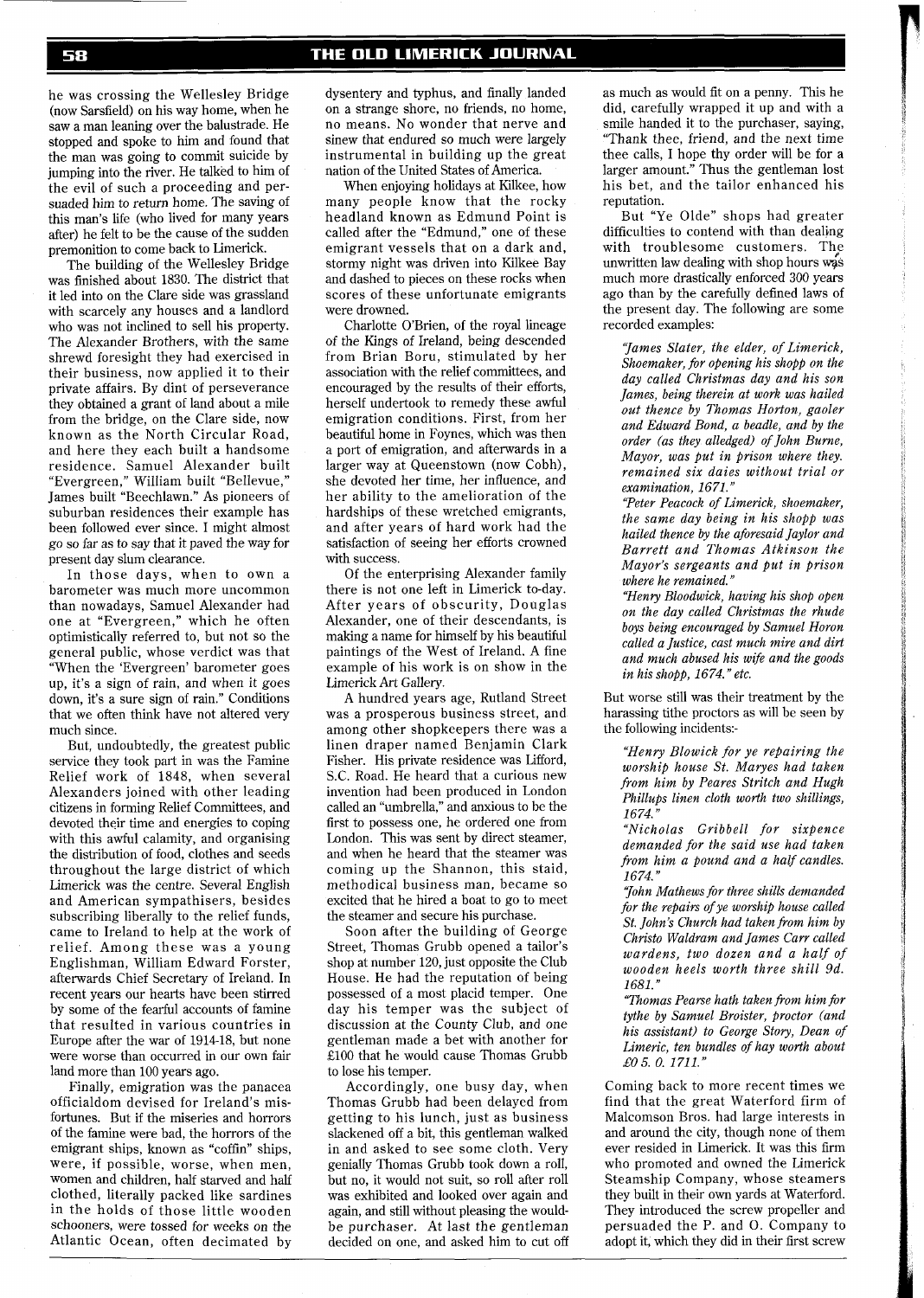vessel the *Himalaya.* One day Joseph Malcomson, their chairman, coming into the boiler shop at the Neptune Works, in Waterford, said to the foreman boiler maker "Davy, the next boat we are going to build is to have a screw." "A screw, sir! a screw? a screw is not worth a God d--n." " Well," said Joseph Malcomson, "I think it's worth a God's blessing, and with God's help we will make it such." Davy evidently thought nothing but the old paddle wheel any good.

In 1857 they purchased from the representatives of the late William Gabbett, deceased, their interest in the **Lax** Weir and Fisheries Stent at Corbally, for the sum of £9,250, subject to a rent of £301 per annum. There was a further covenant "to supply 10 salmon, 10 to 15 lbs. weight each, free of charge to the Mayor, and one salmon of the same weight to each member of the Common Council yearly on demand."

These figures give an idea of what a valuable fishery it was 80 years ago, but from almost prehistoric times the fishery was valuable, the very name "Lax" being Norse. Previous to 1857, fishing rights had got into a very loose way, and poaching was freely carried on, and the Malcomsons had to take legal proceedings to insist on their rights. The case was appealed from court to court till finally, in the House of Lords, it was given in favour of the Malcomsons. Up to that time, 1863, this was the most expensive private lawsuit engaged in by anyone in Ireland. **A** rising young Limerick Solicitor, D. Doyle, who had charge of instructing Counsel for Malcomson Bros. was highly commended by the presiding judges. Members of his (Doyle's) family have always taken an active part in educational art, and philanthropic movements in Limerick. The weir remained in the possession of the firm, until the firm was wound up in 1877. Now it looks as if history is repeating itself. The weir, is again getting into a careless and neglected condition, and the fishermen causing much litigation, this time due to the changed conditions brought about by the Ardnacrusha Hydro-Electric Works. As well as sending salmon to London from the Lax Weir "in flood time, they (Malcomsons) often sent two or three truck loads a day of eels in boxes for the London market." They appointed Joseph Robinson as manager of the weir. As was the custom of those times, men wore nightcaps, his was scarlet, and he had a scarlet dressing gown. Once, in the very early hours of the morning, he thought he would pay a surprise visit to see if the men were at work at the weir. Without delaying to dress, he simply put on his dressing gown, and left on his nightcap. When the men saw this vision in scarlet approaching towards them at such an unearthly hour of the morning, they shouted "the devil! the devil!" and ran for their lives.

To-day we hear a great deal about the efforts of Dail Eireann to develop the bogs of Eire, but, about 1865, Malcomson Bros., on their own initiative, took the

extensive bog of Annaholty, near Castleconnell, and erected a large factory for the purpose of making compressed peat briquettes. The turf was pulverized, mixed with a little coal dust, and compressed into briquettes, which people who used them said made excellent fuel. They brought over a German and a French specialist to instruct the workers. For their workmen they built a row of cottages covered with Malcomson's patent tarred felt roofs, which, though still standing, are completely derelict. When the firm was wound up in 1877 the fine factory buildings and machinery, including a chimney shaft, 70 to 80 feet high, were all sold, and the purchaser disposed of every iota, so that in a couple of years there was nothing left of this once thriving industry except the row of workmen's cottages.

In 1660, George Pease, a Dutchman from Amsterdam, settled in Limerick and became a "prosperous merchant." He moved out to Sixmilebridge, Co. Clare, where, on the Owgarney River he established an oil crushing mill for crushing flax seed and producing linseed oil. He also erected a stone quay at the mill, where barges could load at high tide and proceed via Bunratty to the Shannon. Though this proved a successful business, flax took so much out of the land that in the course of time farmers could not produce enough to keep the mill going, and the Peases sold out in 1770 and went to England. The pair of large granite querns are still in the position in which they stood when working, a silent monument to this once thriving industry.

A young man, named George Geary Bennis, opened a tea and coffee shop opposite Cruise's Hotel. He had no taste for shopkeeping, so, in 1822 he went to Paris, where for many years he edited *Galignani (The Times* of Paris). He also conducted a Circulating Library and News Room, and printed and published books, including an *Illustrated Guide to Paris, McGregor's History of Limerick, Rise and Fall of the Irish Nation* by Sir Jonah Barrington, with woodcuts of the leading politicians mentioned in it. In 1848 he saved the life of King Louis Phillipe in a street fracas, for which he was awarded the title of "Chevalier." He died in Paris 1866. His large collection of books he bequeathed "to his native city of Limerick for the free use of the citizens," so that Limerick was one of the first cities to have a public Free Library. In 1868 Limerick Corporation sent their Town Clerk (John Ellard) and the donor's nephew, Edward Bennis, to Paris to bring back these books to Limerick, and for about 40 years they lay in the Athenaeum, though few of the citizens knew of their existence, till the opening of the Carnegie Library, when many of them were transferred to that building in 1905.

In the latter half of the 18th century Joseph Barrington had a pewter works on Charlotte Quay and lived on the premises. He became Crown Solicitor for Munster, and purchased the Glenstal Estate, in the

grounds of which he built Glenstal Castle. In 1829 he and his sons founded Barrington's Hospital and presented it to the city, and to fulfil the dual purpose of helping poor people and benefitting the hospital, he built in the ground adjoining it (now the hospital garden) a pawn office called the "Mont de Piete," on the lines of similar establishments on the Continent. The idea was to charge a very low rate of interest to borrowers, and any profifs made were to go to the funds of the hospital. But it was not a success, and for, many years it stood in a ruinous condition in the hospital grounds.

Another allied trade was that of coppersmiths, and as there were several breweries in Limerick at that time, it was an important industry. One of the last of the coppersmiths was Heffernan, who had his works opposite the Courthouse. Once, when the Court was sitting, Judge Ball sent word that he could not hear the witnesses with the noise of the copper hammering. Heffernan sent back the message - "Tell the judge that he gets paid for talking and I get paid for hammering." However, he closed his works for two days and sent the judge a bill for the loss this entailed. A characteristic of the guild of coppersmiths was that they wore tall hats.

Another common trade, long extinct, was that of hand-made nails. Many of these half-starved, under-paid workers, lived and worked in the cellars already referred to, and it was surprising, amidst gloom and griminess, how expert they became in turning out 6d. and 10d. "clouts" as hand-made nails were called.

In those "good old times" there was no such help available for poor people and unemployed such as we know to-day, as the "dole," home assistance, or even the City Home. But many of those citizens who prospered in business realized that they had a duty and responsibility towards their less fortunate fellow citizens. Thus was established the "House of Industry" which was helped in its useful work by the energetic efforts of Alderman Andrew Watson, who for many years acted as its treasurer. The foundation stone bearing the date 1774 is still clearly visible. By means of voluntary subscriptions and a Grand Jury grant this house was built on the North Strand for the very poor, the sick, and the unemployed. Those of the inmates who could work were given weaving, winding, oakum picking and other employment to do, and were paid small sums in addition to their keep. Alderman Andrew Watson who for many years acted as its treasurer, was unceasing in his exertions to promote its interests. When Elizabeth Fry, the well-known reformer of that den of misery, Newgate Prison in London, visited Limerick with her brother, Joseph John Gurney, the wealthy English banker, in 1827, she wrote -" Visited this useful institution and we are much pleased with it. It appears extremely desirable that the worthy Alderman Watson's efforts should be yet more extensively supported by the